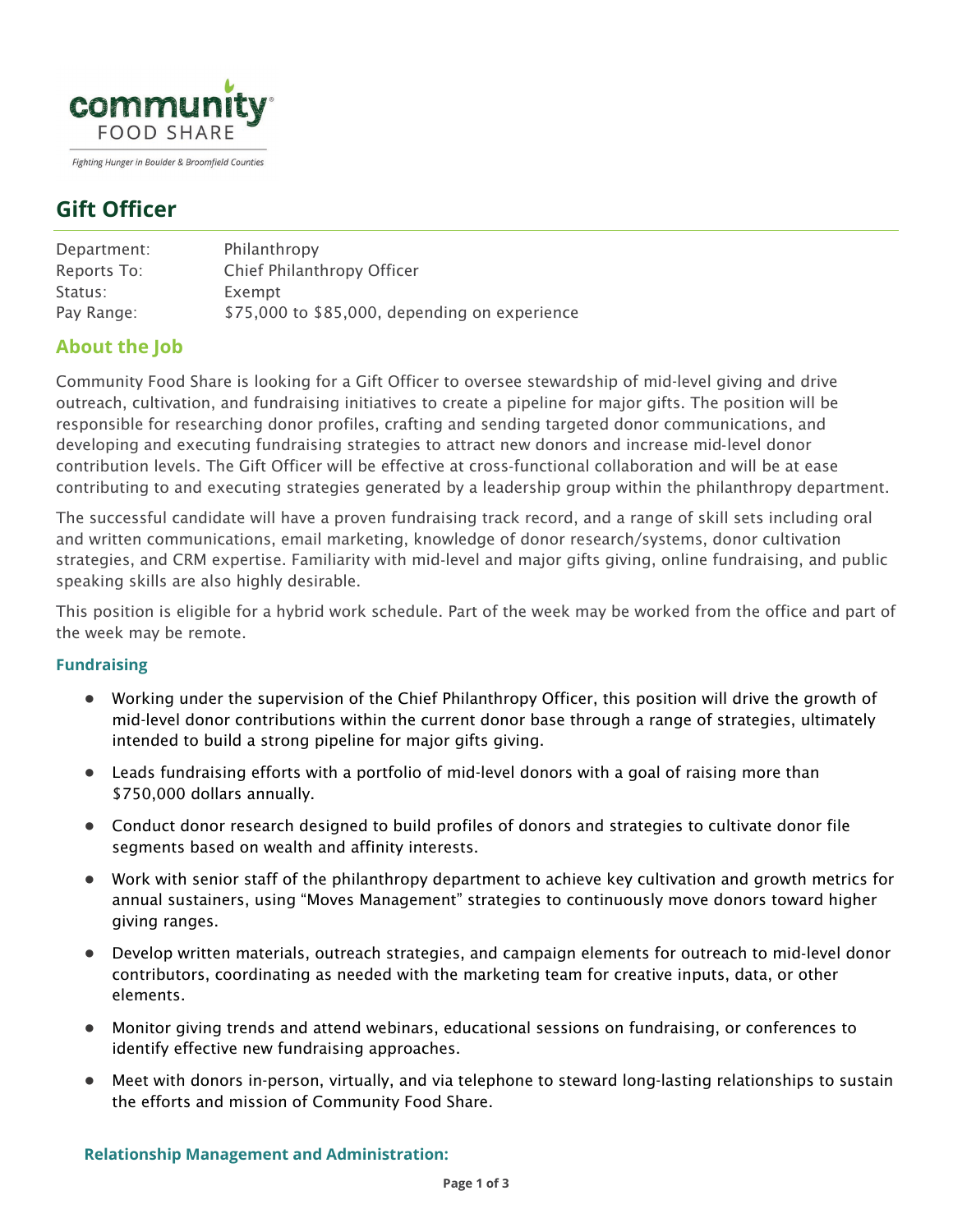- Actively manages and stewards a robust portfolio of mid-level monetary donors.
- Strategizes with CPO to create a pipeline for mid-level individual donors.
- Ensures that all relevant monetary donor contact information and interactions are documented and current in Raiser's Edge.
- Participates in internal and external planning committee meetings are appropriate
- Supports the CPO and DP in Community Food Share's strategic plan and its derivatives by creating and overseeing efforts that will increase donations and stature within the community.
- Represents and speaks on behalf of Community Food Share at external events and campaigns.
- Maintains positive relationships with the public through attendance and participation in community events and represents Community Food Share in a positive, professional manner.
- Provides input on budgetary assessments, including developing revenue projections, recognizing monthly and annual variances, and identifying expenses related to mid-level donor cultivation.
- Perform such other duties as required by the CPO.

### **Key Required Experience and Knowledge**

- Bachelor's degree required. Advanced degree or additional fundraising training desirable
- 5 years minimum fundraising and non-profit donor cultivation experience with proven results
- Ability to devise and execute strategies and team plans with minimal oversight and to drive execution with team peers across boundaries
- Strong communication and interpersonal skills (with peers and donors) are a must
- Must have excellent time management skills and the ability to produce products from start to finish effectively and under pressure to meet deadlines
- Experience with donor research and CRM systems (Raiser's Edge NXT preferred)
- Experience developing and executing direct mail/email marketing products and campaigns in conjunction with the CPO
- Candidate must be self-motivated, demonstrate initiative and be a strong team player
- Fundraising and donor stewardship knowledge
- Knowledge of food insecurity and the cycle of poverty
- Raiser's Edge NXT experience is preferred
- **MS Office Suite**

#### **About Community Food Share**

Community Food Share provides fresh, nutritious food to our neighbors facing hunger with a special emphasis on children, seniors, and other vulnerable members of our community. Approximately 40 plus local human service agencies rely on us for nutritious food to pass on to their clients. We continually collaborate with these partner organizations to find new ways to address the underlying causes of hunger.

When Community Food Share was founded in the early 1980s, food banks were still a relativity new concept across the United States, and most were in large metropolitan areas. However, with its smaller size, Community Food Share has been able to be more innovative in creating new programs to solve the issue of hunger in our community. This innovative spirit, combined with a budget of over \$6 million in monetary